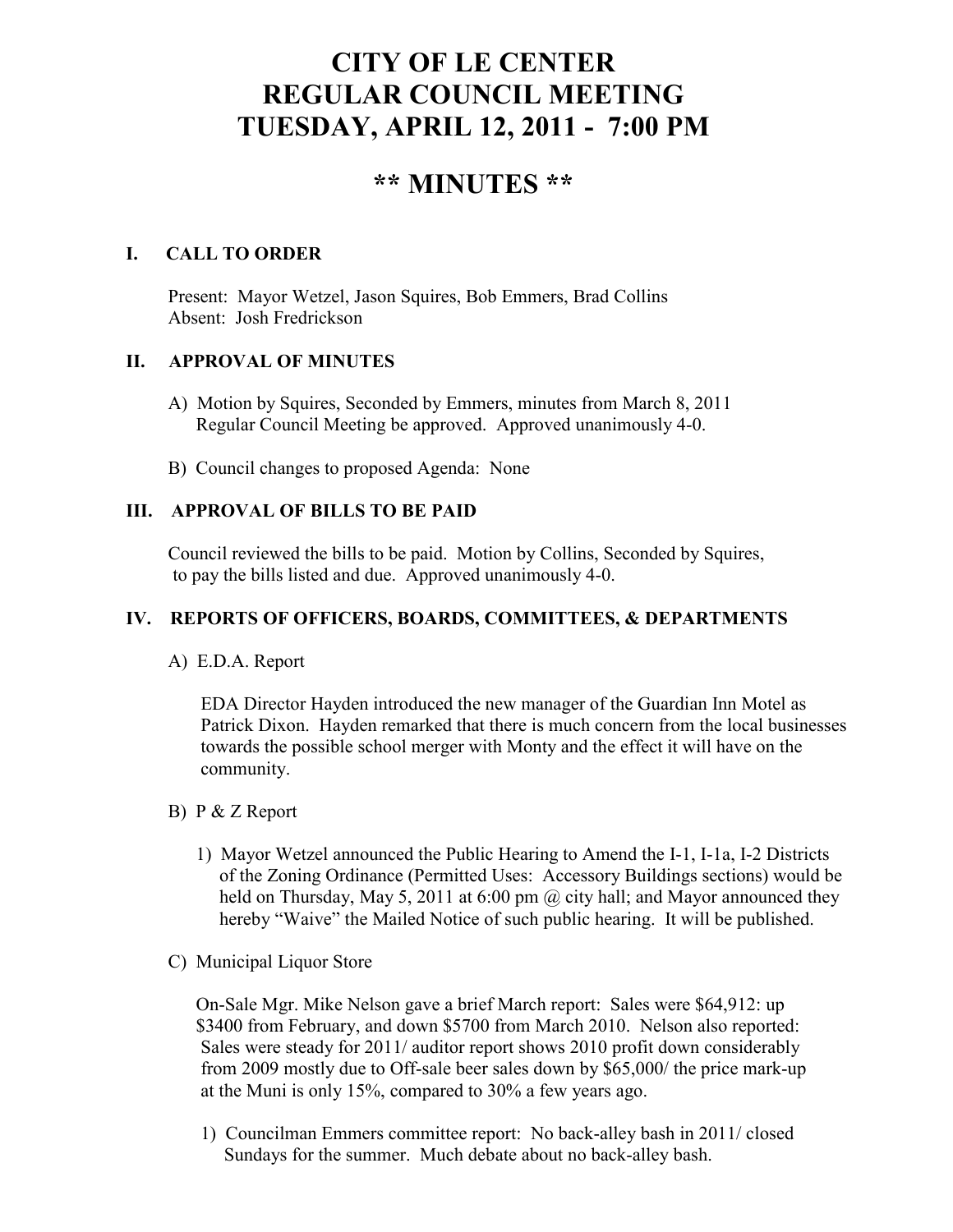D) Police Department

Police Chief Pfarr reported on the police activities for month of March: 113 calls/ 2,812 miles patrolled. Pfarr also reported: same number calls as 2010/ County approved the same \$30 impound fee as city considered for all animals. Motion by Squires, Seconded by Wetzel, to approve the \$30 Impound Fee for all animals. Approved unanimously 4-0. Officer Hintz attended the Leadership Academy for Supervisors at Camp Ripley/ new P/T officer Mitch Overn hired/ Pfarr & Administrator Collins went thru the final billing from Jensen's Country Boarding and reduced several charges on the bill/ Severe Weather Week- Pfarr read the rules & regulations.

E) Water, Sewer, Streets, Parks

Public Works Superintendent Curt Roemhildt gave his monthly report:

- 1) Well #4 Failure (again): Roemhildt gave the history & possible reasons behind it. Bolton & Menk Engineers are studying the situation.
- Wastewater- city waste operators again received the MPCA award for "Excellence in Wastewater Operations" during 2010/ received quote for de-chlorination of wastewater (Est. \$16,000) for plans; set to use starting in May 2014/ announced and published in newspaper: March 22 & 23 untreated wastewater was by-passed over to the storm water collection system for approx. 635,296 gallons, due to 2.0 inch rainfall and I&I reasons/ spent one day clearing a grease sewer block in the line for Dianne's Gourmet Desserts.
- Streets- spring sweeping is completed/ much cold-patch put down/ \$25,000 in the sealcoat budget is being bid out/ Thank You to the "Sentence to Serve" people for clearing the snow away from the city fire hydrants.
- •Refuse- chipper truck is now available Sat. mornings/ leaf pick-up April 25 and May  $2<sup>nd</sup>$  / wood fence removed and garbage picked up in city parking lot.
- F) Bolton & Menk Engineering (Joel Hawbaker, Engineer)
	- 1) 2010-11 USDA Project- USDA working on the details.
	- 2) 2010 Minnesota Street Project- starting again last week of April: driveway aprons and sidewalks done first/ punchlist is started, report any problems to city hall. Maple Ave. and Cordova Ave. problems will be finished too.
- G) Pool Report- Pool is not closing. Reviewed pool prices & dates: Motion by Squires, Seconded by Collins, to adopt the recommended minimal price increases for 2011 by the pool committee. Approved unanimously 4-0. Staff note: Pool lost \$38,000 in 2010.
- H) Fair Association- Fair Board is thankful for Councilman Brad Collins attending their meetings/ back to two demo derbies in 2011/ hope to park trailers at Richter Implement.